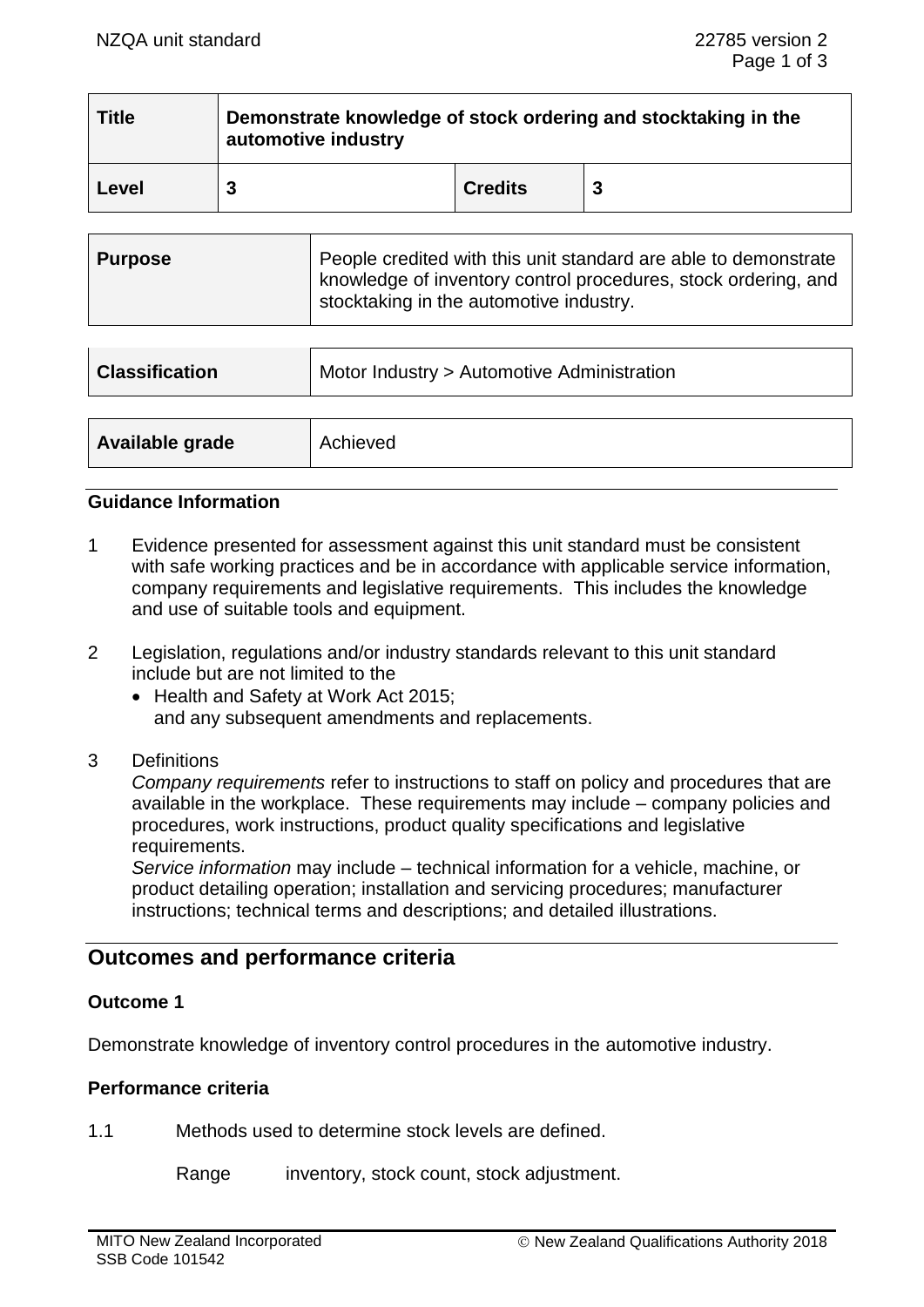1.2 The function of inventory records and methods of locating stock are described.

Range stock numbering systems, location codes, stock layout and optimisation.

# **Outcome 2**

Demonstrate knowledge of stock ordering in the automotive industry.

### **Performance criteria**

| 2.1 | Information is sourced to ensure accurate ordering of stock is identified. |                                                                                                                                      |  |
|-----|----------------------------------------------------------------------------|--------------------------------------------------------------------------------------------------------------------------------------|--|
|     | Range                                                                      | sales history, lost sales, stock turnover, seasonal selling trends,<br>stock level, stock type, quantity required, source of supply. |  |
| 2.2 | Factors to take into account when sourcing from a supplier are identified. |                                                                                                                                      |  |
|     | Range                                                                      | lead time, price, quality, minimum order quantity, freight costs.                                                                    |  |
| 2.3 | Different types of product orders are identified.                          |                                                                                                                                      |  |
|     | Range                                                                      | daily, stock, Vehicle Off Road (VOR), special, procurement.                                                                          |  |
| 2.4 | Reasons for a purchase order are identified.                               |                                                                                                                                      |  |
|     | Range                                                                      | verification of costs, audit trail.                                                                                                  |  |

# **Outcome 3**

Demonstrate knowledge of stocktaking in the automotive industry.

# **Performance criteria**

3.1 The purpose of stocktaking is explained.

Range financial, stock correction, security, company requirements, frequency.

3.2 Methods of stocktaking are described.

| <b>Replacement information</b> | This unit standard and unit standard 22786 replaced unit<br>standard 387. |  |
|--------------------------------|---------------------------------------------------------------------------|--|
|                                |                                                                           |  |
| <b>Planned review date</b>     | 31 December 2023                                                          |  |